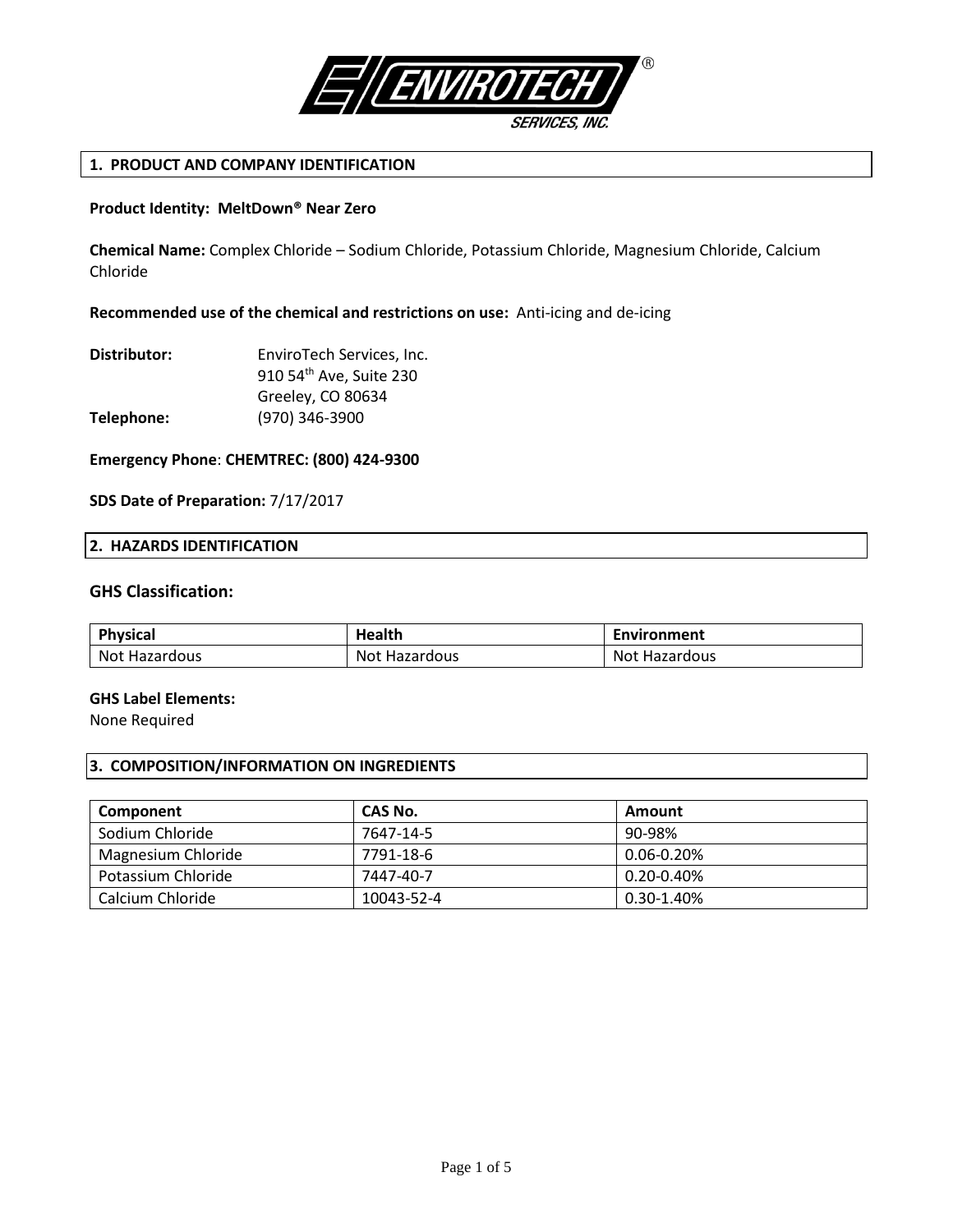## **4. FIRST AID MEASURES**

**Eye:** Flush victim's eyes with water while holding the eyelids apart. Get medical attention if irritation occurs and persists.

**Skin:** Wash skin thoroughly with soap and water. Get medical attention if irritation develops. Remove and launder clothing before reuse.

**Ingestion:** Do not induce vomiting unless directed to do so by a medical professional. Rinse mouth with water and give one glass of water to drink. Do not give liquids to an unconscious person. Get medical attention if symptoms develop.

**Inhalation:** If symptoms occur, remove victim to fresh air. If breathing is difficult or irritation persists, get medical attention.

**Most important Symptoms:** May cause slight eye irritation. Dust may cause slight respiratory tract irritation.

**Indication of immediate medical attention/special treatment:** Immediate medical attention is not required.

#### **5. FIRE FIGHTING MEASURES**

**Suitable (and Unsuitable) Extinguishing Media:** Use media appropriate for surrounding fire.

**Specific hazards arising from the chemical:** Thermal decomposition may yield hydrogen chloride, halogenated compounds, and chlorine gas.

**Special Protective Equipment and Precautions for Fire-Fighting Instructions:** Firefighters should wear positive pressure self-contained breathing apparatus and full protective clothing. Aqueous solutions may cause surfaces to be extremely slippery and cause a slip hazard.

## **6. ACCIDENTAL RELEASE MEASURES**

**Personal Precautions, Protective Equipment, and Emergency Procedures:** Wear appropriate protective clothing as described in Section 8. Wash thoroughly after handling.

**Methods and Materials for Containment and Cleaning Up:** Sweep up material and collect in a suitable container for disposal. Flush spill area with water. Report releases as required by local, state, and federal authorities.

### **7. HANDLING AND STORAGE**

**Precautions for Safe Handling:** Avoid contact with the eyes, skin, and clothing. Avoid breathing dusts. Wear protective clothing and equipment as described in Section 8. Wash thoroughly with soap and water after handling. Keep containers closed when not in use.

**Conditions for Safe Storage, Including Any Incompatibilities:** Store in a cool, dry, well-ventilated area away from incompatible materials. Product may be corrosive to some metals.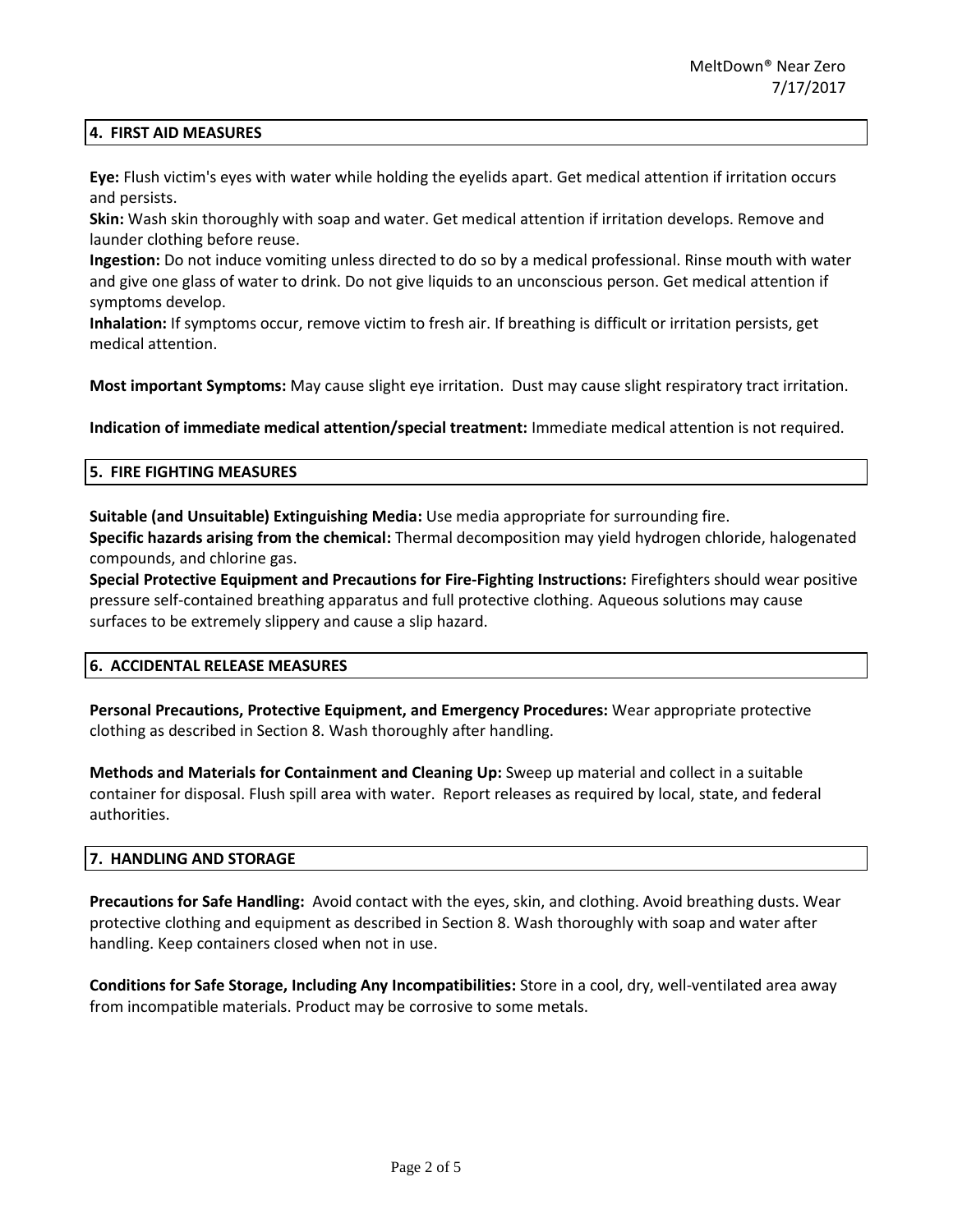# **8. EXPOSURE CONTROLS/PERSONAL PROTECTION**

### **Exposure Guidelines:**

| Sodium Chloride    | None Established |
|--------------------|------------------|
| Magnesium Chloride | None Established |
| Potassium Chloride | None Established |
| Calcium Chloride   | None Established |

**Engineering Controls:** Use with adequate general ventilation to minimize exposures.

**Respiratory Protection:** In operations where exposure levels are excessive, a NIOSH approved respirator with dust cartridges or supplied air respirator appropriate for the form and concentration of the contaminants should be used. Selection and use of respiratory equipment must be in accordance with OSHA 1910.134 and good industrial hygiene practice.

**Skin Protection:** Wear impervious gloves such as rubber or neoprene if needed to avoid prolonged skin contact.

**Eye Protection:** Safety glasses recommended.

**Other:** Long-sleeved clothing and long pants recommended to avoid prolonged skin contact. Suitable washing facilities should be available in the work area.

### **9. PHYSICAL AND CHEMICAL PROPERTIES**

**Appearance And Odor:** Reddish to white solid with no odor.

| <b>Physical State: Solid</b>           | <b>Odor Threshold: Not established</b>           |  |
|----------------------------------------|--------------------------------------------------|--|
| Vapor Density: Not determined          | Initial Boiling Point/Range: Not established     |  |
| Solubility In Water: 92-99%            | Vapor Pressure: Not determined                   |  |
| Relative Density: Not determined       | <b>Evaporation Rate: Not determined</b>          |  |
| Melting/Freezing Point: Not determined | pH: Not applicable                               |  |
| <b>VOC Content: Not determined</b>     | <b>Octanol/Water Coefficient: Not determined</b> |  |
| Solubility (other): Not determined     | <b>Decomposition Temperature: Not determined</b> |  |
| Viscosity: Not applicable              | Flammability (solid, gas): Not flammable         |  |
| Flashpoint: Not applicable             | Autoignition Temperature: Not determined         |  |
| Flammable Limits: LEL: Not determined  | <b>UEL: Not determined</b>                       |  |

### **10. STABILITY AND REACTIVITY**

**Reactivity:** Not normally reactive

**Chemical Stability:** Stable under normal storage and handling conditions.

**Possibility of Hazardous Reactions:** None known.

**Conditions to Avoid:** None known.

**Incompatible Materials:** Strong oxidizing agents, concentrated acids, and some metals.

**Hazardous Decomposition Products:** When heated to decomposition emits hydrogen chloride, halogenated compounds, and chlorine gas.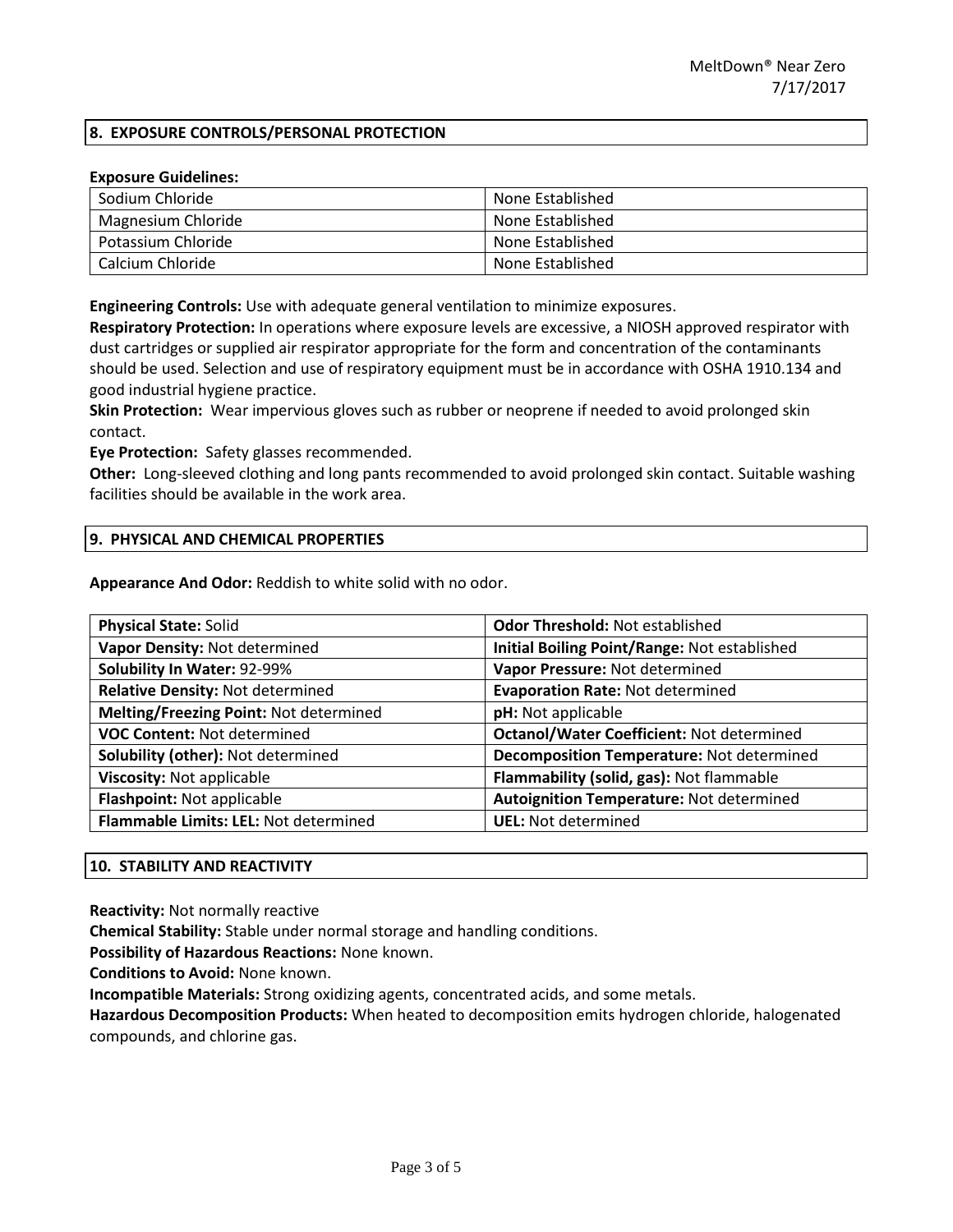## **11. TOXICOLOGICAL INFORMATION**

### **HEALTH HAZARDS:**

**Ingestion:** Ingestion may cause slight irritation. **Inhalation:** Inhalation of dusts may cause slight irritation of the nose, throat, and upper respiratory tract. **Eye:** May cause slight irritation. **Skin:** May cause slight irritation on prolonged or repeated contact. **Sensitization:** This material is not known to cause sensitization. **Chronic:** None known. **Carcinogenicity:** None of the components is listed as a carcinogen or suspected carcinogen by IARC, NTP, or OSHA. **Germ Cell Mutagenicity:** None currently known. **Reproductive Toxicity:** None currently known.

## **Numerical Measures of Toxicity**:

No toxicity data available

#### **12. ECOLOGICAL INFORMATION**

**Ecotoxicity:** No data available **Persistence and Degradability:** Biodegradation is not applicable to inorganic substances. **Bioaccumulative Potential:** No data available **Mobility in Soil:** No data available **Other Adverse Effects:** None known

## **13. DISPOSAL CONSIDERATIONS**

Dispose in accordance with local, state, and federal environmental regulations.

#### **14. TRANSPORT INFORMATION**

### **DOT Hazardous Materials Description:**

Proper Shipping Name: Not regulated UN Number: None Hazard Class/Packing Group: None Labels Required: None